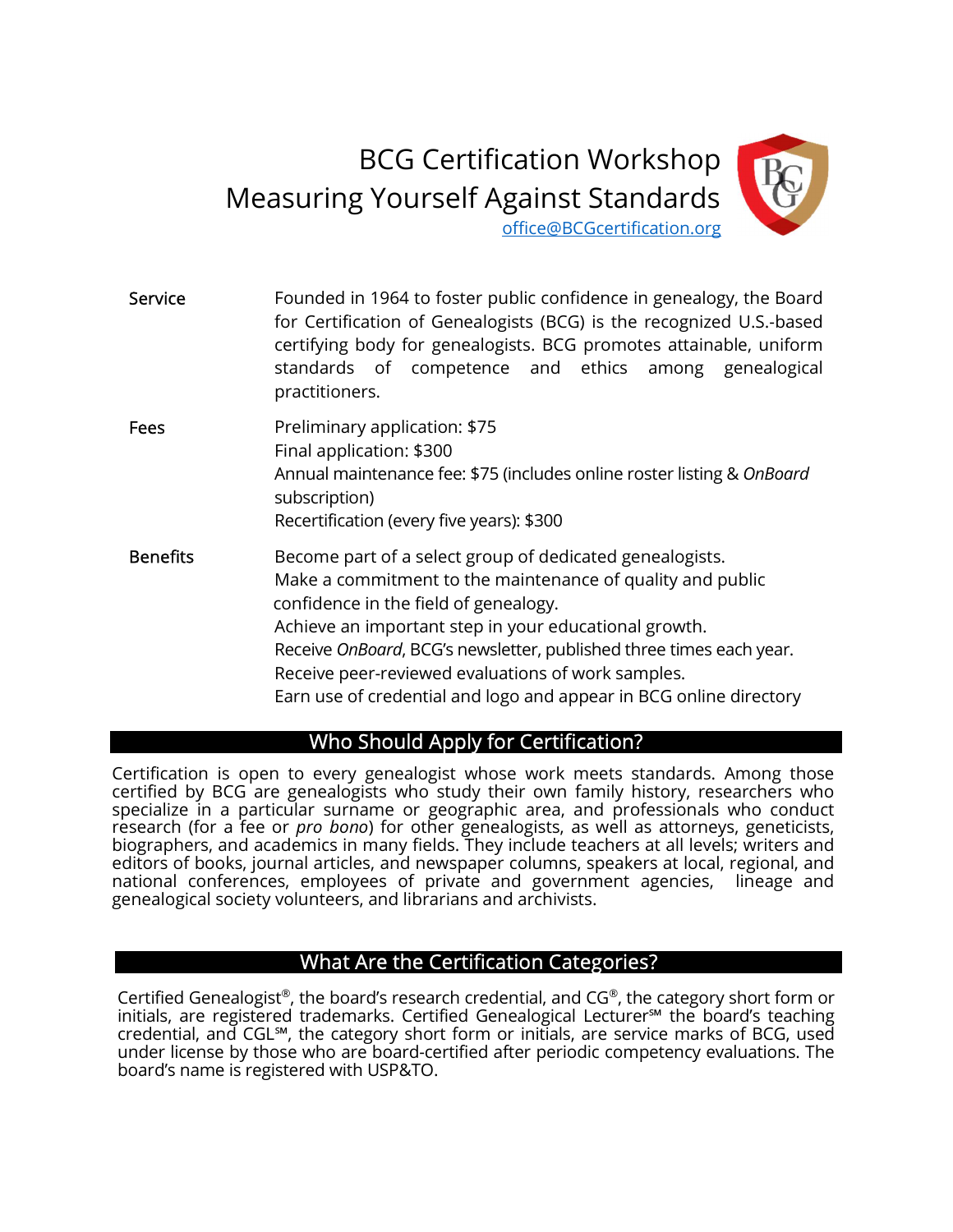| Certified Genealogist <sup>®</sup><br>$CG^{\circledR}$             | Those who hold the CG credential conduct wide-ranging<br>projects to find, analyze, and interpret evidence; assemble<br>proofs of identity and relationships; and present sound<br>research reports and historical accounts of families. |
|--------------------------------------------------------------------|------------------------------------------------------------------------------------------------------------------------------------------------------------------------------------------------------------------------------------------|
| Certified Genealogical Lecturer <sup>sM</sup><br>CGL <sub>SM</sub> | Board-certified genealogical lecturers—who also hold the<br>underlying CG credential-deliver oral presentations or teach<br>classes that address genealogical sources, methods, and                                                      |

#### How Do I Prepare for Certification?

standards.

Education and experience are the two main components in preparing for certification. The goal is to become proficient in applying the standards articulated in Genealogy Standards. The Board sets no formal educational requirement. Surveys of successful applicants show that most have availed themselves of structured learning opportunities well above the introductory level—attending institutes, conferences, and workshops or enrolling in online or distance-learning courses. Self-education, derived from analyzing case studies developed by board-certified persons and published in major peer-reviewed genealogical journals, is also helpful.

Experience comes in many forms. Successful applicants are experienced in dealing with the full range of challenges genealogists face. They hone their ability to resolve research problems, develop expertise in specific areas, and strive to meet standards. It takes a substantial commitment of time and resources to acquire the education and experience needed for certification. The achievement of certification is a rewarding personal accomplishment.

#### What Are the Parts of a Portfolio?

- Part 1 Genealogist's Code
- Part 2 Development Activities
- Part 3 Document Work (BCG-Supplied Document)
- Part 4 Research Report for Another Person
- Part 5 Case Study (Conflicting Evidence, Indirect Evidence, or Negative Evidence)
- Part 6 Kinship-Determination Project

#### Where Can I View Portfolios or Sample Work Products?

- In person at major conferences (at the BCG booth in the exhibit hall)
- In person at major institutes, including the Institute of Genealogy & Historical Research, the Genealogical Research Institute of Pittsburgh, and the Salt Lake Institute of Genealogy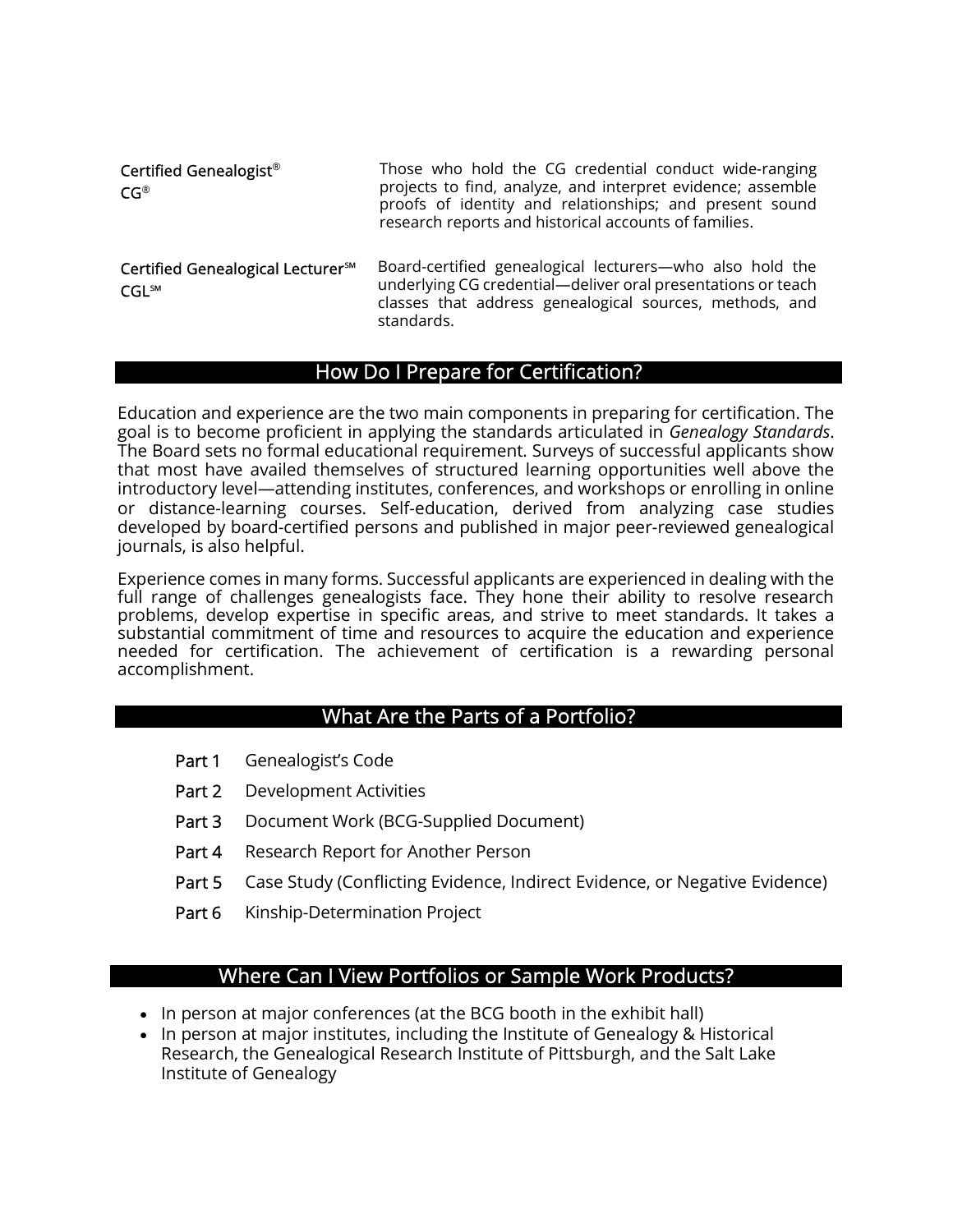- "Genealogical Work Samples" at the BCG website https://bcgcertification.org/learning/skills/genealogical-work-samples/
- New feature on the BCG website is "DNA Resources" https://bcgcertification.org/learning/dna-resources/
- The BCG Genealogical Standards Manual (Orem, Utah: Ancestry, 2000), see Appendices  $C - G$

## How Are Portfolios Evaluated?

A minimum of three evaluators review each portfolio. Those three evaluators work independently of each other, without seeing the evaluations prepared by the others. If all three evaluators approve your application, you are automatically certified. Each evaluator prepares an analysis of the strengths and weaknesses of the portfolio. The evaluators use the standards articulated in *Genealogy Standards* to assess the competence of your research, analysis, kinship determination, and reporting skills. The evaluation criteria and the scoring can be found on the "Rubrics" page of the BCG website at https://bcgcertification.org/process/rubrics/.

If only one or two evaluators recommend certification, your entire portfolio will be sent to a fourth evaluator (an arbitration evaluator), who will review your work and the evaluations of the three prior evaluators. The arbitration evaluator's decision is final. The evaluations and comments (anonymously written) are returned to you with your portfolio. All evaluators remain anonymous.

#### Questions you should ask yourself about the work samples for your portfolio:

- $\Box$  Do I show that I understand the nature of the records I use?
- $\Box$  Do I show that I understand what each record conveys, when placed in its historic and geographical context?
- $\Box$  Do I show that I understand, when appropriate, the legal basis of the creation of a record?
- $\Box$  Can I identify and skillfully use subtle information (clues) found in various types of records?
- $\Box$  Can I assemble scattered bits and pieces of evidence from a wide variety of records to arrive at a reliable conclusion?
- $\Box$  Do I use enough records to discover the inevitable contradictions and errors that exist in the body of records every person creates?
- $\Box$  Do I routinely address, with sound reasoning, the contradictions and the errors found in the information about each person and event?

## Preliminary Application Process

 Return the signed Preliminary Application form (available online) to the office along with the fee payment. For faster processing, return it by email to office@bcgcertification.org and pay online at https://bcgcertification.org/product/prelim-app-fee/.